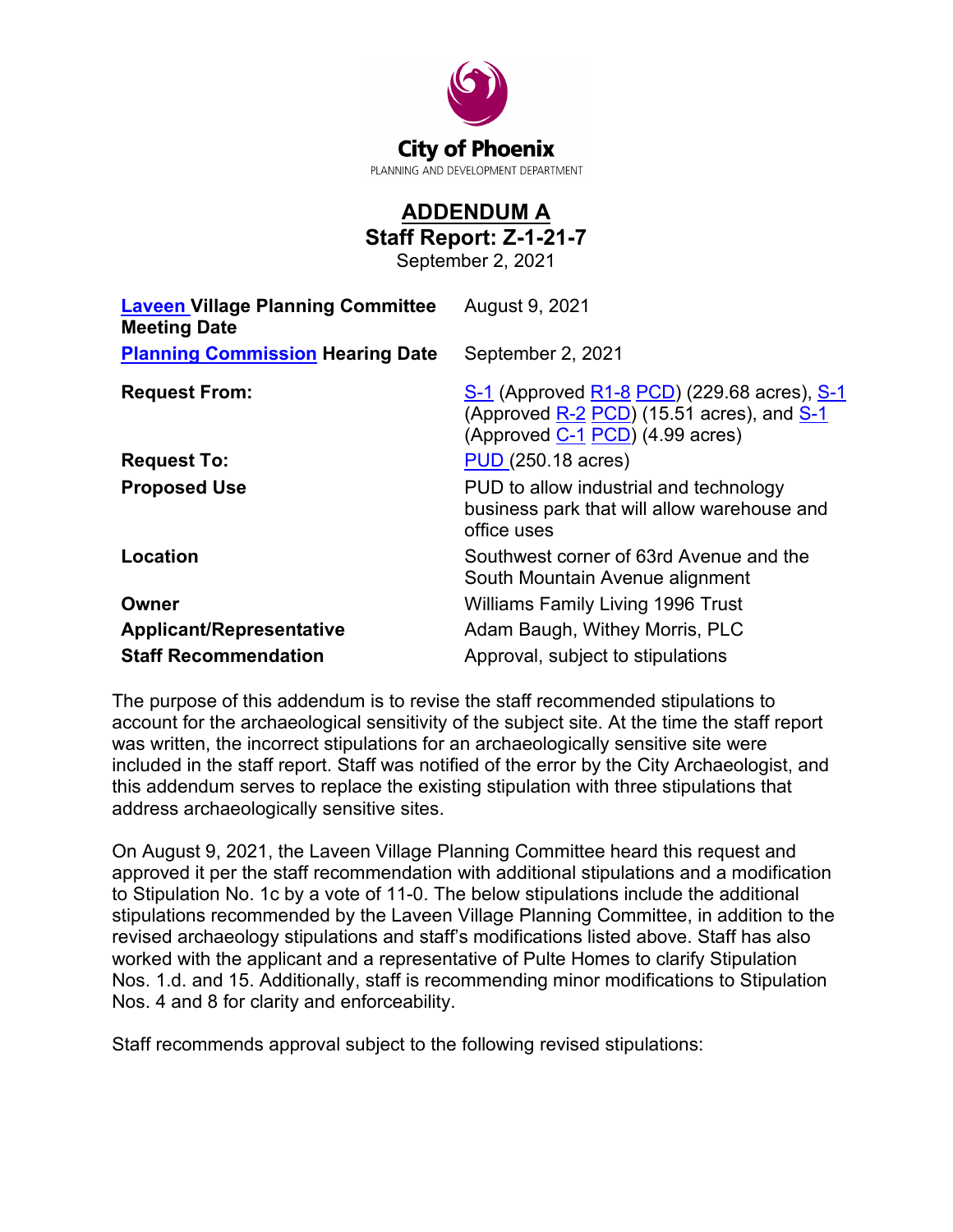Addendum A to the Staff Report Z-1-21-7 September 2, 2021 Page 2 of 5

- 1. An updated Development Narrative for the Dobbins Industrial and Tech Park PUD reflecting the changes approved through this request shall be submitted to the Planning and Development Department within 30 days of City Council approval of this request. The updated Development Narrative shall be consistent with the Development Narrative date stamped July 13, 2021, as modified by the following stipulations:
	- a. Front cover: Revise the submittal date information on the bottom to add the following: Hearing draft submittal: July 13, 2021; City Council adopted: [Add adoption date].
	- b. Page 4, List of Uses, Not Permitted: Replace existing verbiage with the following:

 For the purposes of this PUD a distribution facility is defined as a business that receives packages, sorts, and delivers them without product storage. Distribution as an accessory use is permitted when it occurs from a manufacturing facility or a warehouse where a product is made, assembled or packaged.

 Distribution facilities as a primary use shall not be permitted within 500 feet of the property line along Dobbins Road.

 THERE SHALL BE NO DISTRIBUTION FACILITIES AS DEFINED BY THIS PUD WITHIN 500 FEET OF 67TH AVENUE, BETWEEN DOBBINS ROAD AND MCCLELLAN RANCH ROAD.

 For the remainder of the Phase 1 area, as depicted in Exhibit 7 – Phasing Plan, distribution facilities as a primary use are permitted as follows: - No distribution facilities as a primary use are permitted for a time period of 3 years from the certificate of completion of the first building completed within the Phase 1 area.

 - After 3 years from the first building's certificate of completion, a maximum of 50% of the total building area for the Phase I area may be utilized for distribution facility as a primary use.

 For the remainder of the Phase 2 area, as depicted in Exhibit 7 – Phasing Plan, distribution facilities are permitted as follows:

 - No distribution facilities as a primary use are permitted for a time period of 3 years from the certificate of completion of the first building completed within the Phase 2 area.

 - After 3 years from the first building's certificate of completion, a maximum of 50% of the total building area for the Phase 2 area may be utilized for distribution facility as a primary use.

 - After 6 years from the first building's certificate of completion, the balance of the Phase 2 building area may be utilized for distribution facility as a primary use.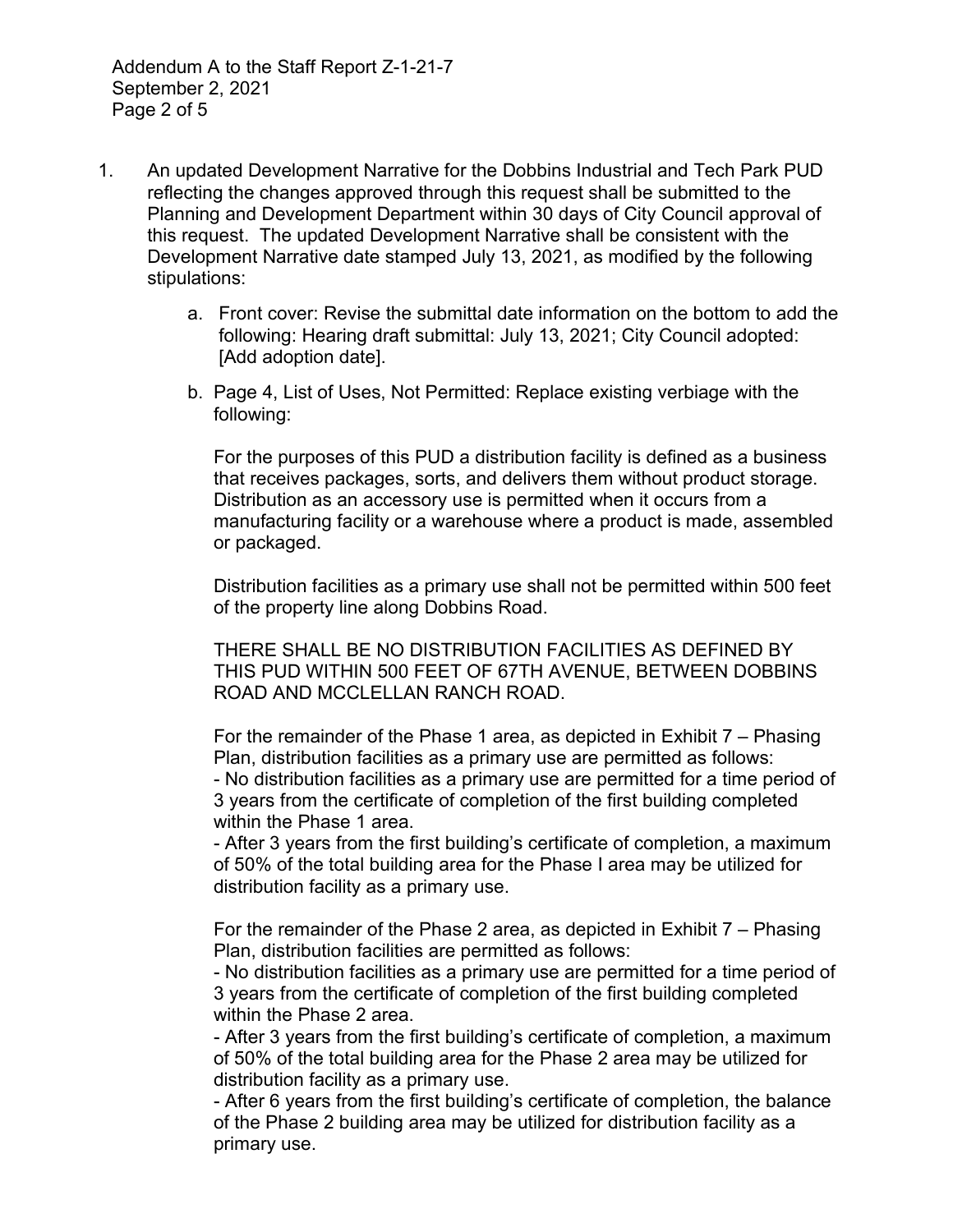Addendum A to the Staff Report Z-1-21-7 September 2, 2021 Page 3 of 5

- C. PAGE 5, BUILDING SETBACK, OVERALL PERIMETER & INTERIOR, ADJACENT TO RESIDENTIAL: ADD A NOTE UNDER THE FIRST BULLET THAT READS AS FOLLOWS: "IN THE EVENT THAT A PERIMETER PROPERTY LINE IS NOT ADJACENT TO A STREET, THE PERIMETER BUILDING SETBACKS SHALL BE MEASURED STARTING AT 30 FEET FROM THE PROPERTY LINE."
- D. PAGE 7, MINIMUM LANDSCAPE SETBACKS, B) OVERALL PERIMETER & INTERIOR, ADJACENT TO RESIDENTIAL: ADD A NOTE UNDER THE FIRST BULLET THAT READS AS FOLLOWS: "IN THE EVENT THAT A PERIMETER PROPERTY LINE IS NOT ADJACENT TO A STREET, THE PERIMETER LANDSCAPE SETBACKS SHALL BE MEASURED STARTING AT 30 FEET FROM THE PROPERTY LINE."
- E. c. Page 11, Site Design/Development: Please include the following as an additional bullet point: "Where pedestrian pathways cross drive aisles, they shall be constructed of decorative pavers, stamped or colored concrete, or other pavement treatments that visually contrast with the adjacent parking and drive aisle surfaces, as approved by the Planning and Development Department."
- 2. The developer shall dedicate and construct the following along Dobbins Road:
	- a. Fifty-five feet of right-of-way for the south side, west of 67th Avenue, per Cross Section C Standards.
	- b. Fifty-five feet of right-of-way for the north and south half between 67th Avenue and the south eastern development boundary (65th Avenue alignment), per Cross Section C Standards. Development shall be responsible for any dedication and improvements for intersection designs.
	- c. Right-of-way dedication and construction to be consistent with the approved Traffic Impact Study and Master Street Plan for the north side of Dobbins Road between 65th Avenue alignment and 63rd Avenue.
- 3. The developer shall dedicate right-of-way and construct the east half of 67th Avenue for the full limits of the project, in accordance with the approved Traffic Impact Study and associated Master Street Plan.
- 4. The developer shall dedicate right-of-way and construct 63rd Avenue in accordance with the approved Traffic Impact Study and associated Master Street Plan. Development THE DEVELOPER will be responsible for associated General Plan Amendment to the Street Classification Map, AS DETERMINED BY THE APPROVED TRAFFIC IMPACT STUDY.
- 5. The developer shall dedicate right-of-way and construct Olney Avenue in accordance with the approved Traffic Impact Study and associated Master Street Plan.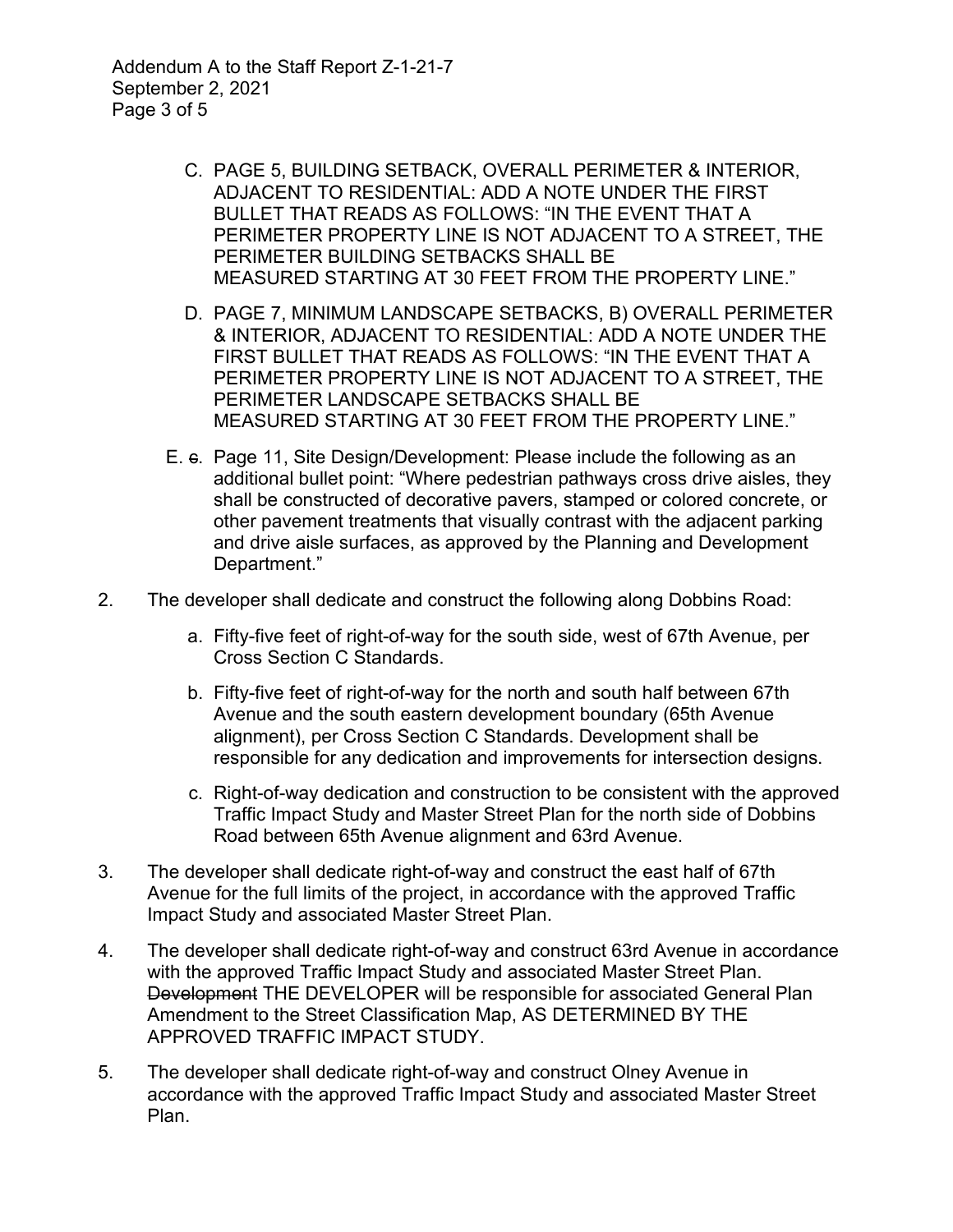Addendum A to the Staff Report Z-1-21-7 September 2, 2021 Page 4 of 5

- 6. The developer shall submit Master Street Plan, Phasing Plan and Trails Plan as required by the Planned Community District (PCD), Section 636 of the Phoenix Zoning Ordinance, as approved by the Street Transportation Department and Planning and Development Department.
- 7. The applicant shall submit a Traffic Impact Study (TIS) to the City for this development. No preliminary approval of plans shall be granted until the study is reviewed and approved by the City. Contact the Street Transportation Department to set up a meeting to discuss the requirements of the study. The TIS shall include signal warrant analysis of abutting and nearby intersection effected as part of this development. The developer shall be responsible for any additional dedications and cost of improvements as required by the approved TIS.
- 8. The developer shall be responsible for the installation of traffic signals and or escrow funds as identified within the traffic IMPACT study and approved Master Street Plan.
- 9. Existing irrigation facilities along any existing and or proposed right-of-way are to be undergrounded and relocated outside of City right-of-way. Contact SRP to identify existing land rights and establish the appropriate process to relocate facility. Relocations that require additional dedications or land transfer require completion prior to obtaining plat and/or civil plan review approval.
- 10. Connection of trails shall be made to collector streets through clearly defined bicycle and pedestrian routes. Local street connections alone are insufficient to provide this connectivity. This connectivity shall be addressed through the Trails Master Plan.
- 11. The developer shall construct all streets within and adjacent to the development with paving, curb, gutter, sidewalk, curb ramps, streetlights, landscaping and other incidentals, as per plans approved by the Planning and Development Department. All improvements shall comply with the current ADA Guidelines.
- 12. In the event archaeological materials are encountered during construction, the developer shall immediately cease all ground-disturbing activities within a 33-foot radius of the discovery, notify the City Archaeologist, and allow time for the Archaeology Office to properly assess the materials.

IF DETERMINED NECESSARY BY THE PHOENIX ARCHAEOLOGY OFFICE, THE APPLICANT SHALL CONDUCT PHASE I DATA TESTING AND SUBMIT AN ARCHAEOLOGICAL SURVEY REPORT OF THE DEVELOPMENT AREA FOR REVIEW AND APPROVAL BY THE CITY ARCHAEOLOGIST PRIOR TO CLEARING AND GRUBBING, LANDSCAPE SALVAGE, AND/OR GRADING APPROVAL.